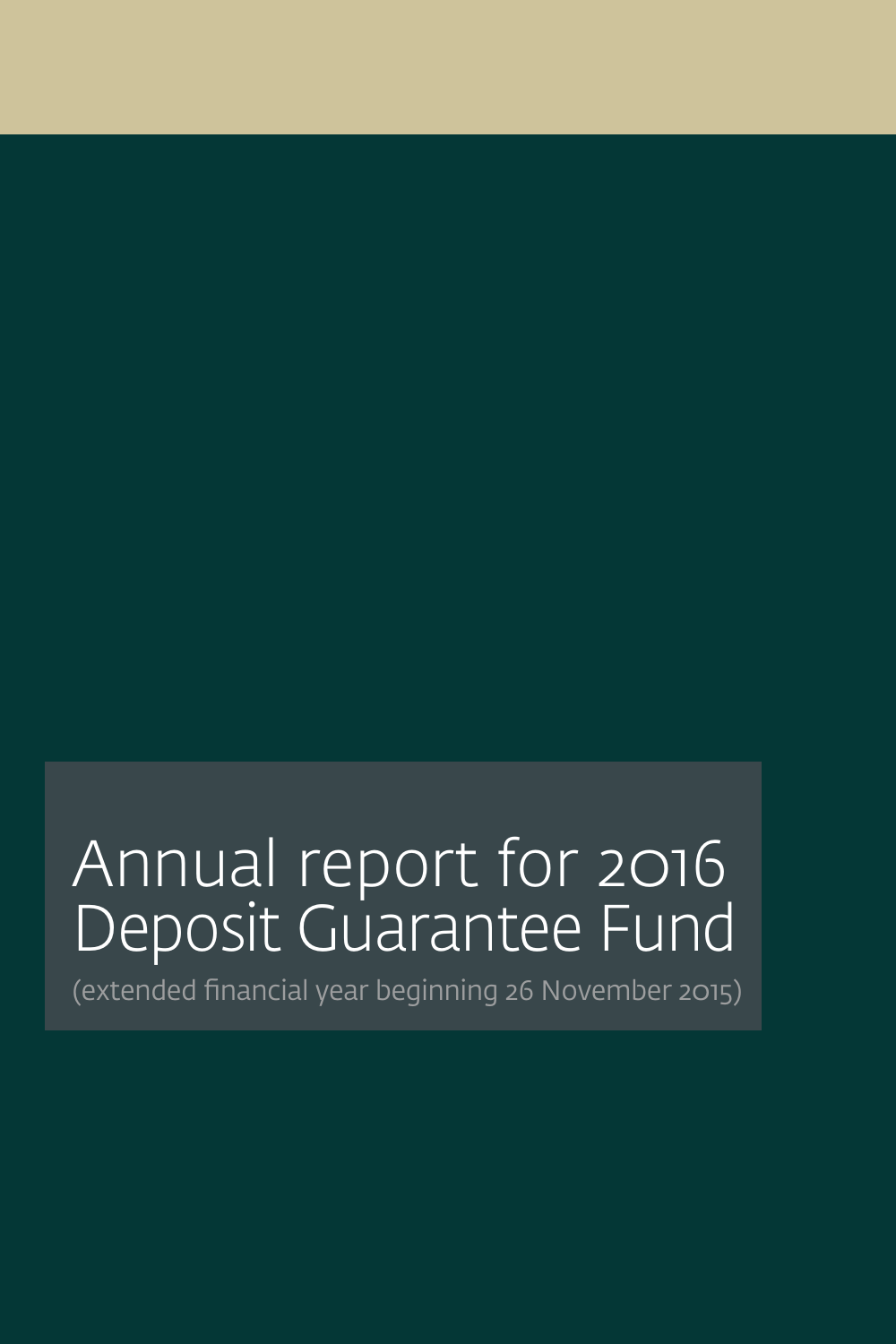Deposit Guarantee Fund PO Pox 98, 1000 AB Amsterdam Westeinde 1, 1017 ZN Amsterdam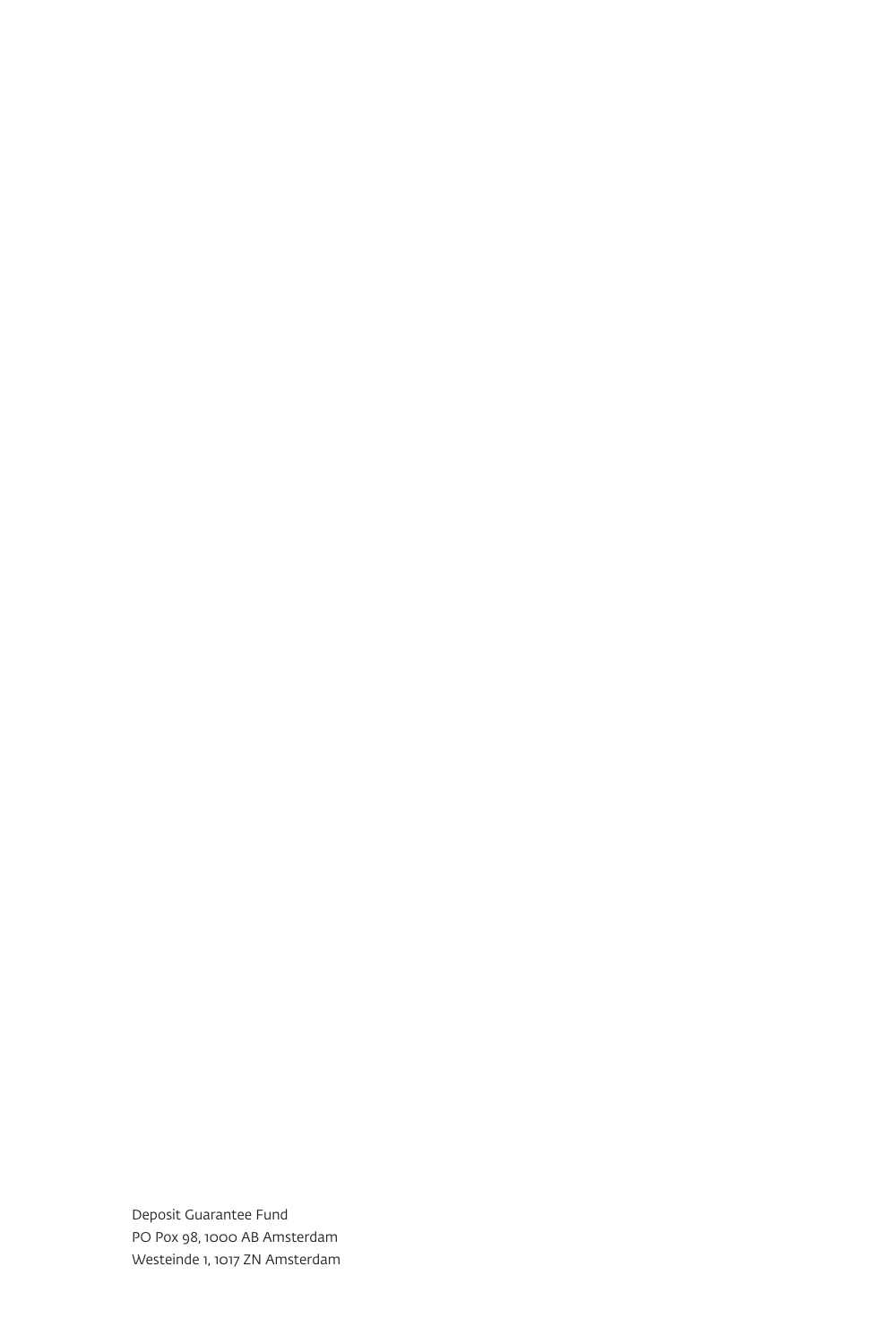## Contents

| Report of the Management Board                                                                                                            | 5              |
|-------------------------------------------------------------------------------------------------------------------------------------------|----------------|
| <b>Financial statements</b>                                                                                                               | 9              |
| Balance sheet as at 31 December 2016<br>(following appropriation of the result)                                                           | 9              |
| Statement of income and expenditure for 2016<br>(beginning 26 November 2015)                                                              | $\overline{9}$ |
| Statement of cash flows for 2016<br>(beginning 26 November 2015)                                                                          | 10             |
| Notes to the balance sheet as at 31 December 2016 and<br>the statement of income and expenditure for 2016<br>(beginning 26 November 2016) | 11             |
| Events after the balance sheet date                                                                                                       | 16             |
| Appropriation of the result                                                                                                               | 16             |
| Signing of the financial statements                                                                                                       | 16             |
| Other information                                                                                                                         | 17             |
| Independent auditor's report                                                                                                              | 17             |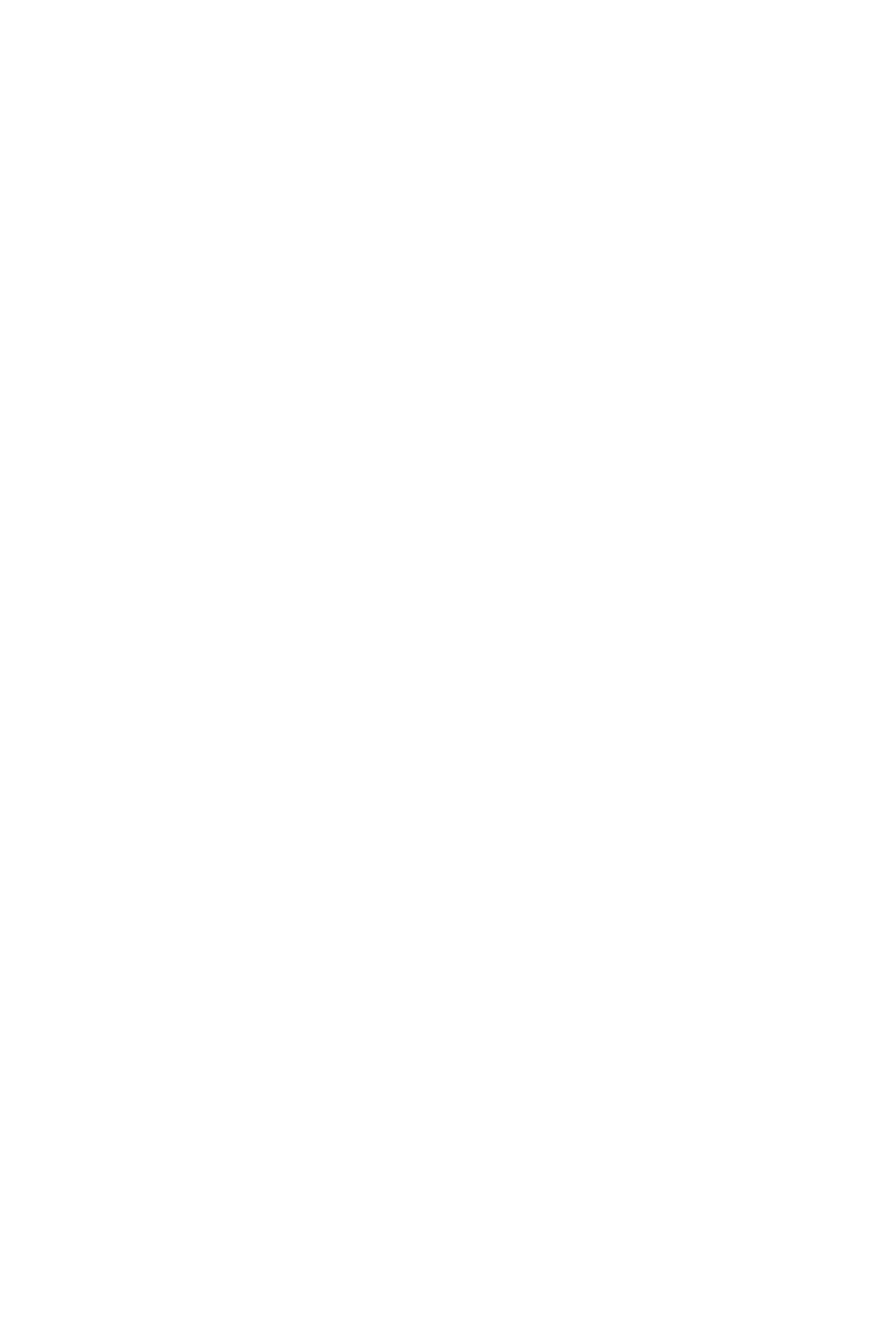## Report of the Management Board

The Report of the Management Board has been prepared in accordance with Part 9 of Book 2 of the Dutch Civil Code (*Burgerlijk Wetboek*) and the applicable Dutch Accounting Standards (*Richtlijnen voor de Jaarverslaggeving*). The period under review runs from 26 November 2015 to 31 December 2016, which is an extended financial year.

## Establishment of the Deposit Guarantee Fund

De Nederlandsche Bank N.V. (DNB) administers the Deposit Guarantee Scheme (DGS), which protects bank deposits and hence helps ensure financial stability. Directive 2014/49/EU on deposit guarantee schemes (a recast of the old DGS Directive) was transposed into Dutch law in late 2015. A major resultant change was the creation of a reserve fund to provide for the DGS' ex ante funding. This is why the Deposit Guarantee Fund (DGF) was set up on 26 November 2015<sup>1</sup>, as a legal entity under public law, established in Amsterdam.

## Creation of the reserve fund

The Decree on Special Prudential Measures, Investor Compensation and Deposit Guarantees under the Wft (*Besluit bijzondere prudentiële maatregelen, beleggerscompensatie en depositogarantie Wft – Bbpm*) provides that banks must contribute to the reserve fund. Banks have paid quarterly contributions to the reserve fund since the first quarter of 2016. DNB sets their contributions.

A bank's contribution depends on the balance of its deposits as guaranteed under the DGS (the deposit base) and its risk profile, also relative to those of the other participating banks. The reserve fund's target level equals 0.8% of the banks' combined deposit base, or around EUR 4 billion, which should be achieved on 3 July 2024². At year-end 2016, it stood at EUR 448 million.

A newly licensed bank having its registered office in the Netherlands will automatically be subject to the DGS and must contribute to the reserve fund.

The reserve fund has an individualised and a collective component. Both components have their own specific purpose and comprise contributions paid by the banks.

<sup>1</sup> The statutory basis of the Deposit Guarantee Fund is Section 3:259a of the Financial Supervision Act (*Wet op het financieel toezicht – Wft*).

<sup>2</sup> As stipulated in Article 10(2) of Directive 2014/49/EU on deposit guarantee schemes.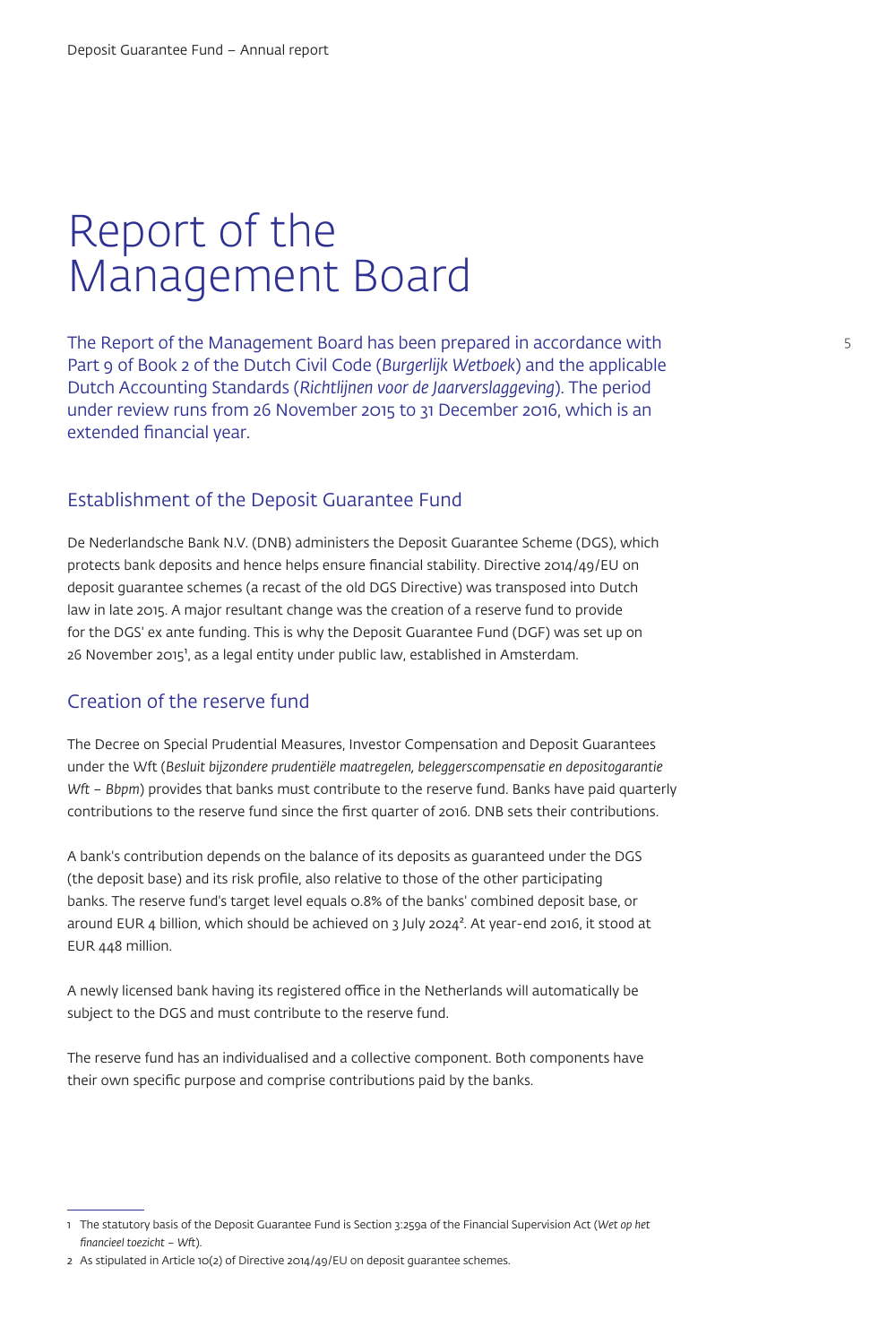- $\blacksquare$  The individualised component comprises balances attributed to each individual bank, which are accumulated from their basic contributions (*basisbijdrage*) and supplementary contributions (*suppletie*). For each bank, the target level equals 0.4% of its deposit base.
- The collective component comprises the risk-based contributions (*risicobijdrage*) and supplementary risk-based contributions (*risicosuppletie*) paid by the banks. This component's target level equals 0.4% of the banks' combined deposit base.

### Legal structure

The DGF is a legal entity incorporated under public law on 26 November 2015 with registered office in Amsterdam, listed in the Trade Register of the Chamber of Commerce under number 6503532 0000.

## Activities

The DGF's task is to administer the financial resources needed to operate the DGS.

Compensation which DNB pays out to depositors under the DGS is charged to the DGF. The DGF ensures that any compensation awarded is immediately made available for payment. The DGF can also be used to fund resolution instruments. If DNB deploys a resolution instrument, it may make an amount available which is charged to the DGS, subject to specific conditions<sup>3</sup>.

No amounts were withdrawn from the reserve fund to finance the DGS or deploy resolution instruments in this first year under review.

If the reserve fund proves inadequate, extraordinary contributions are charged to secure the financial resources needed. DNB sets the amount of the extraordinary contributions payable by the banks. The DGF can enter into agreements to secure third-party funding in the event that the extraordinary contributions are not instantly available or are inadequate. It started exploring the relevant options for procuring a credit facility in 2016.

DNB supports the DGF in performing its task, providing the resources and services needed, including keeping and safekeeping its financial accounts. A collaboration protocol sets out the support which DNB provides. With respect to the management of its financial resources, the DGF entered into an asset management agreement with DNB in 2016. Figure 1 illustrates the Deposit Guarantee Scheme's activities, distinguishing between the tasks DNB performs in its capacity of DGS authority and in providing the DGF with operational support.

<sup>3</sup> Pursuant to Section 3:265e of the *Wft.*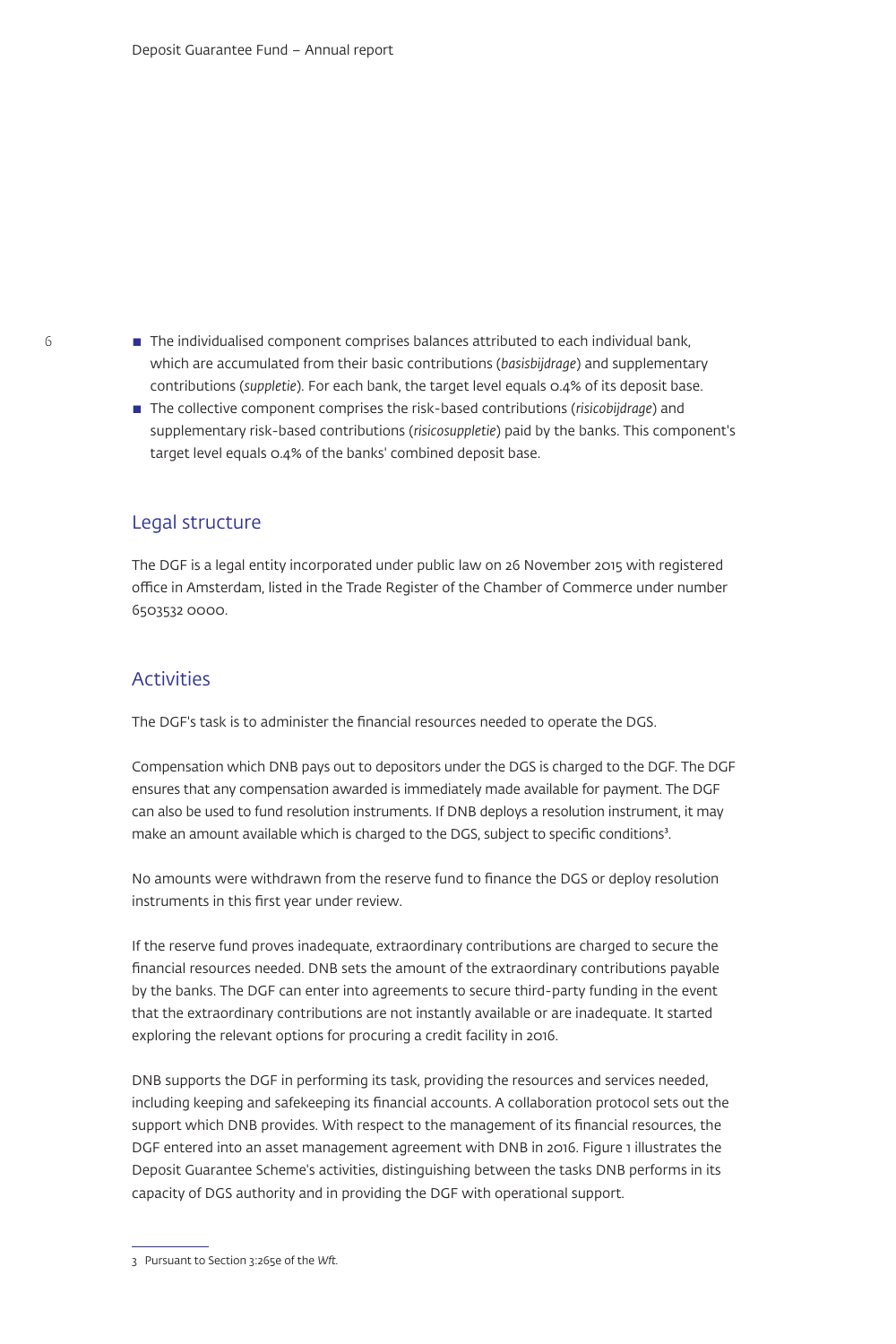## Figure 1 Set-up of the Deposit Guarantee Scheme



## Risk management

With a view to prevailing market conditions, the Management Board decided in 2016 to hold the reserve funds' financial resources in a current account with DNB for the foreseeable future. This minimises the risks associated with investment. The Management Board started drawing up an outline for the DGF's investment policy in 2016, for which DNB prepared an analysis framework, acting in its support role. The DGF's investment policy will be detailed further in 2017, working from the principle that investments must be made in low-risk liquid assets.

## Audit

Insofar as the DGF runs any operational risks, DNB's Internal Audit Department assesses the design, existence and operating effectiveness of the internal controls. It reports its findings to the Management Board. The Management Board has instructed an independent auditor to audit the financial statements. See the independent auditor's report on page 22.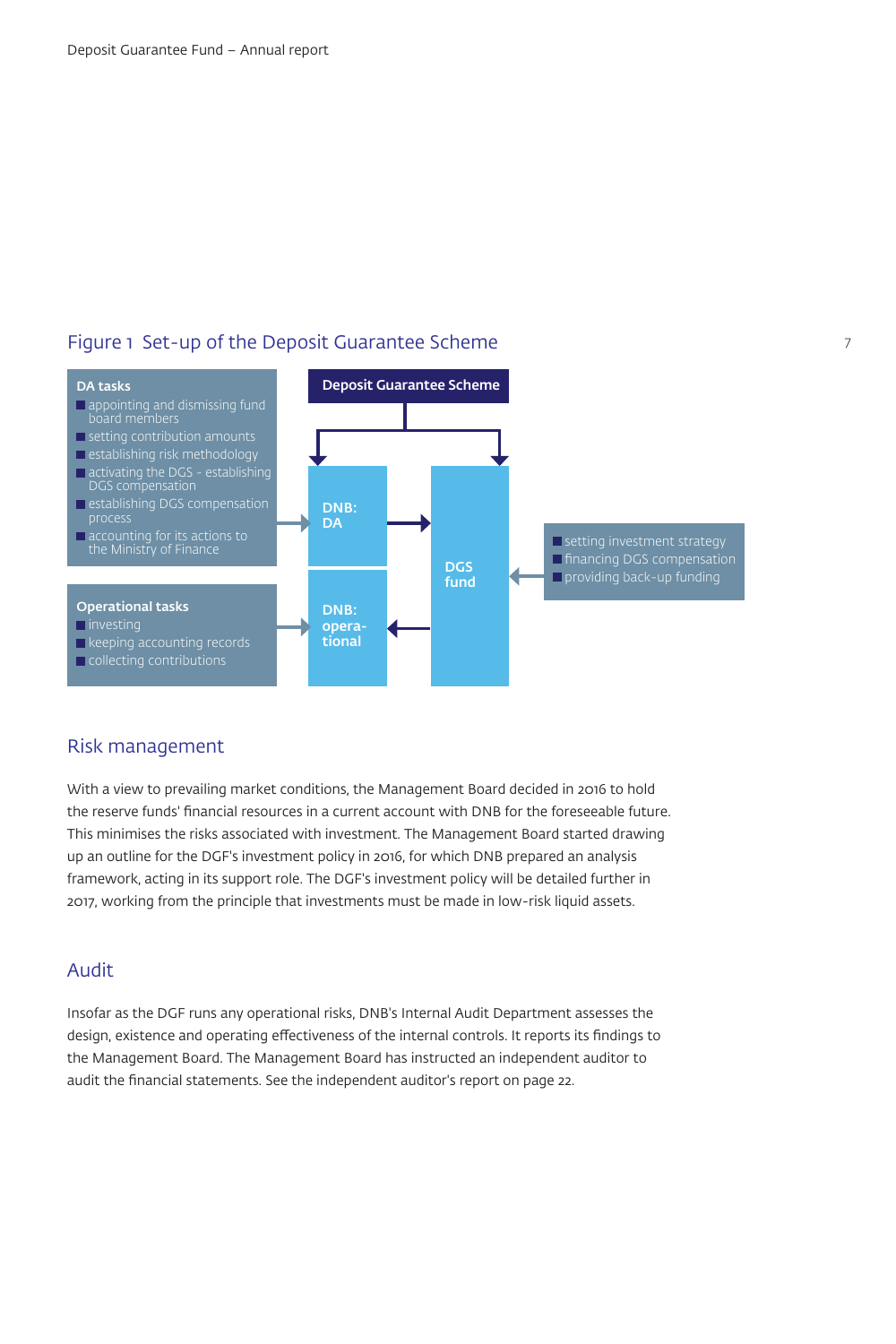### Management Board

8

The DGF is represented by the Management Board, which, in addition to the Chair, has two members. DNB appoints, remunerates, suspends and dismisses them, as well as establishes who of them is appointed Chair and who Secretary.

## Remuneration policy

DNB's Governing Board has decided not to remunerate the members of the DGF's Management Board. Accordingly, in the year under review, the members of the DGF's Management Board did not receive any remuneration for their work, nor did DNB provide them with any loans, advances or guarantees.

## Details of board and staff members

At the time of the adoption of the 2016 financial statements, the members of the Management Board were:

- Bert Boertje Chair
- Jan Marc Berk
- Martin Heerma

The DGF does not employ any staff, as DNB enables it to perform its statutory duty by providing staff and other resources.

## **Outlook**

Expectations are that more than EUR 400 million in DGF contributions will be collected annually over a period of nine years. In this way, a fund will be established equalling 0.8% of the combined guaranteed deposit base, which is expected to be around EUR 4 billion. Activities in 2017 will concentrate on detailing the fund's investment policy further and securing a credit facility from Dutch banks.

Amsterdam, 26 April 2017 The Management Board of the Deposit Guarantee Fund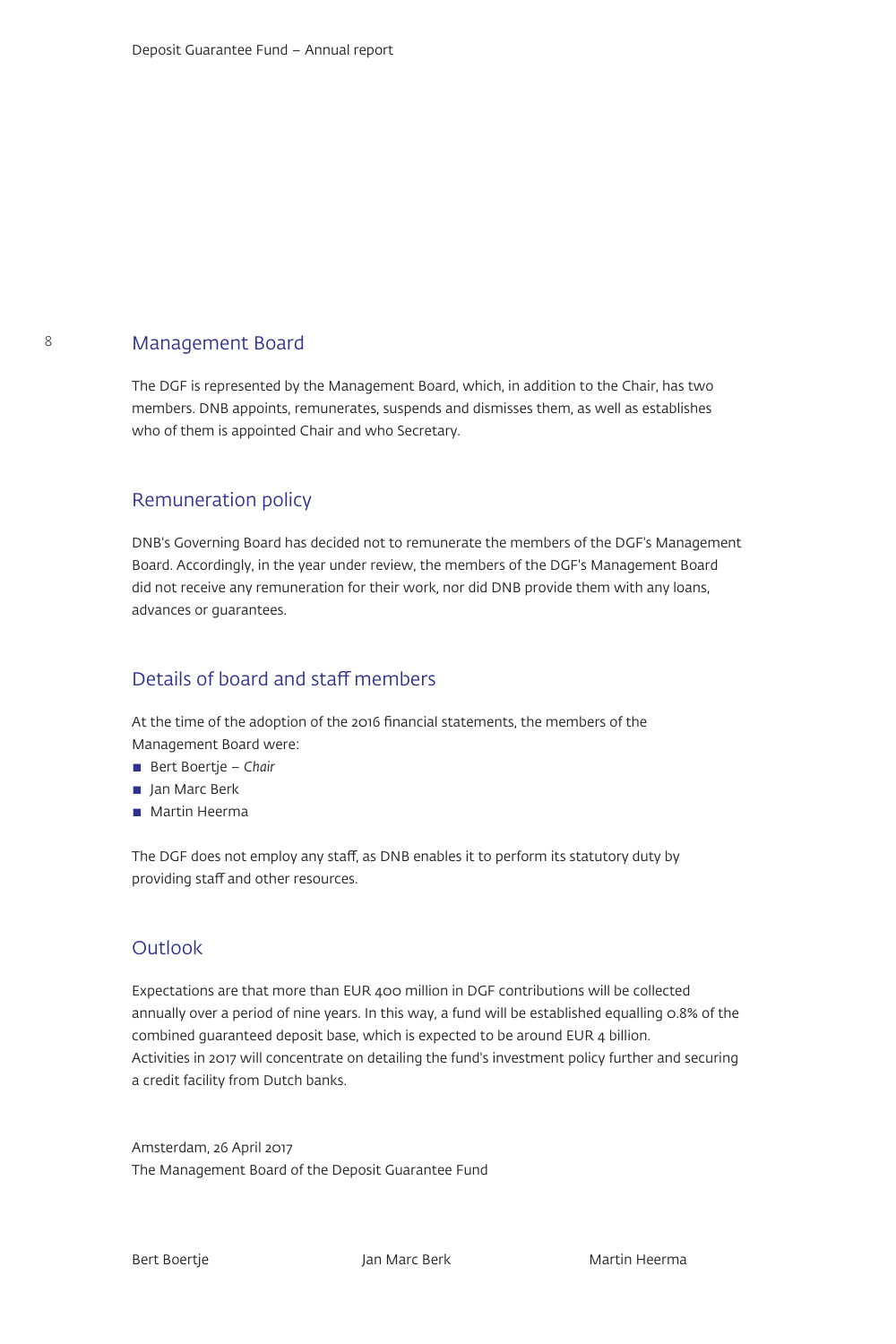## Financial statements

## Balance sheet as at 31 December 2016 (following appropriation of the result) Thousands

| Assets                                                                       | $31 - 12 - 2016$<br>EUR  | <b>Liabilities</b>               | $31 - 12 - 2016$<br><b>EUR</b> |
|------------------------------------------------------------------------------|--------------------------|----------------------------------|--------------------------------|
| 1 Current account deposits                                                   | 336.967                  | 1 Reserve fund                   | 448,009                        |
| 2 Accruals and prepaid expenses<br>21 Contributions<br>2.2 Other receivables | 111.136<br>111.122<br>14 | 2 Payables<br>2.1 Other payables | 94<br>94                       |
| <b>Total assets</b>                                                          | 448.103                  | <b>Total liabilities</b>         | 448.103                        |

## Statement of income and expenditure for 2016

## (beginning 26 November 2015)

Thousands

|                             | 2016       |
|-----------------------------|------------|
|                             | <b>EUR</b> |
| Income                      |            |
| 1 Contributions             | 448.328    |
| 2 Reimbursement of costs    | 35         |
| <b>Total income</b>         | 448.363    |
| <b>Expenses</b>             |            |
| 3 Interest expenses         | $-319$     |
| 4 Other costs               | $-21$      |
| 5 Independent auditor's fee | $-14$      |
| <b>Total expenses</b>       | $-354$     |
| Result for the year         | 448.009    |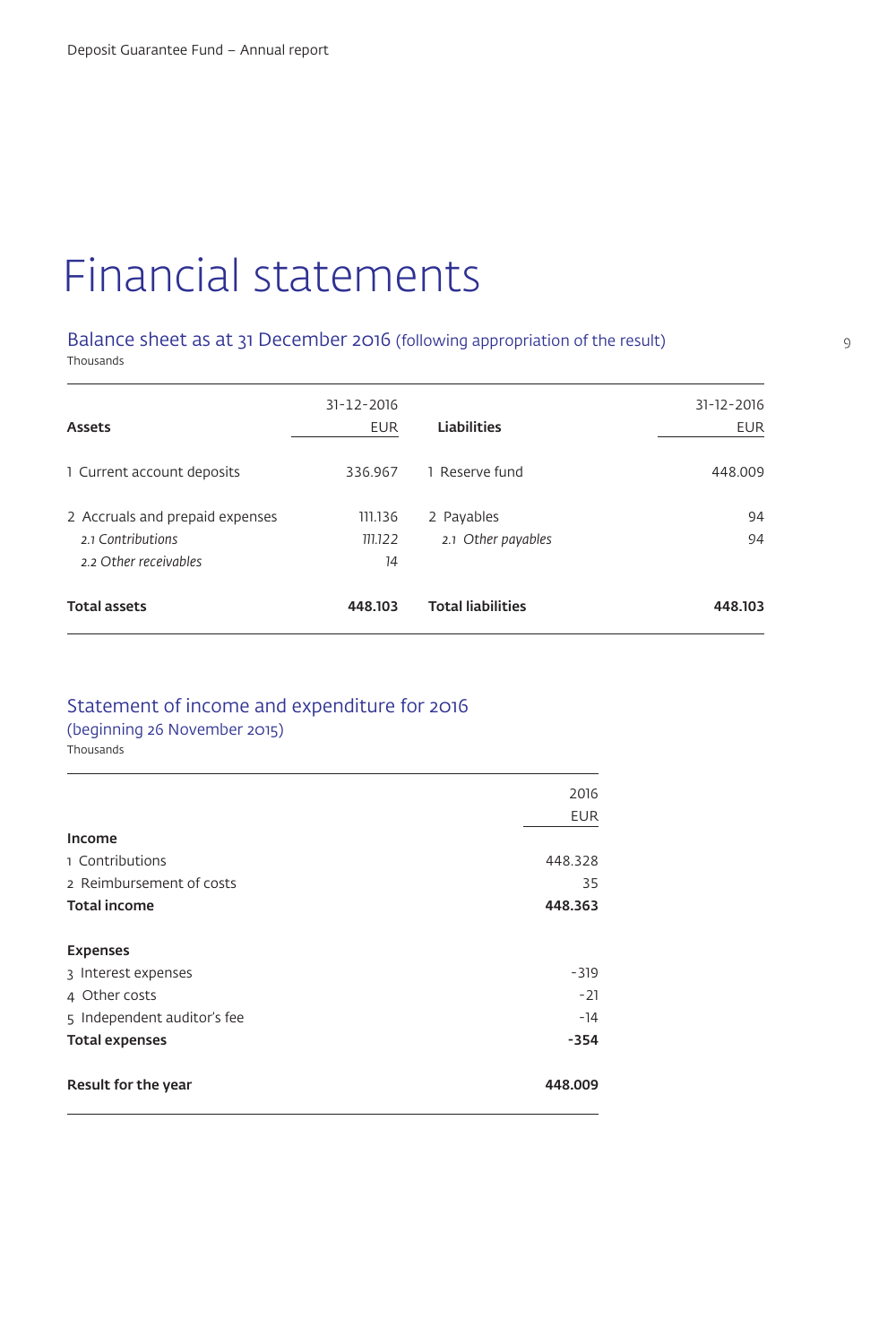#### 10

## Statement of cash flows for 2016 (beginning 26 November 2015)

## Thousands

|                                       | 2016       |
|---------------------------------------|------------|
|                                       | <b>EUR</b> |
| 1 Cash flow from operating activities | 336.967    |
| 1.1 Result                            | 448.009    |
| 1.2 Movements in accounts receivable  | -111.136   |
| 1.3 Movements in accounts payable     | 94         |
| 2 Cash flow from investments          |            |
| 3 Cash flow from financing            |            |
| Movements in current account deposit  | 336.967    |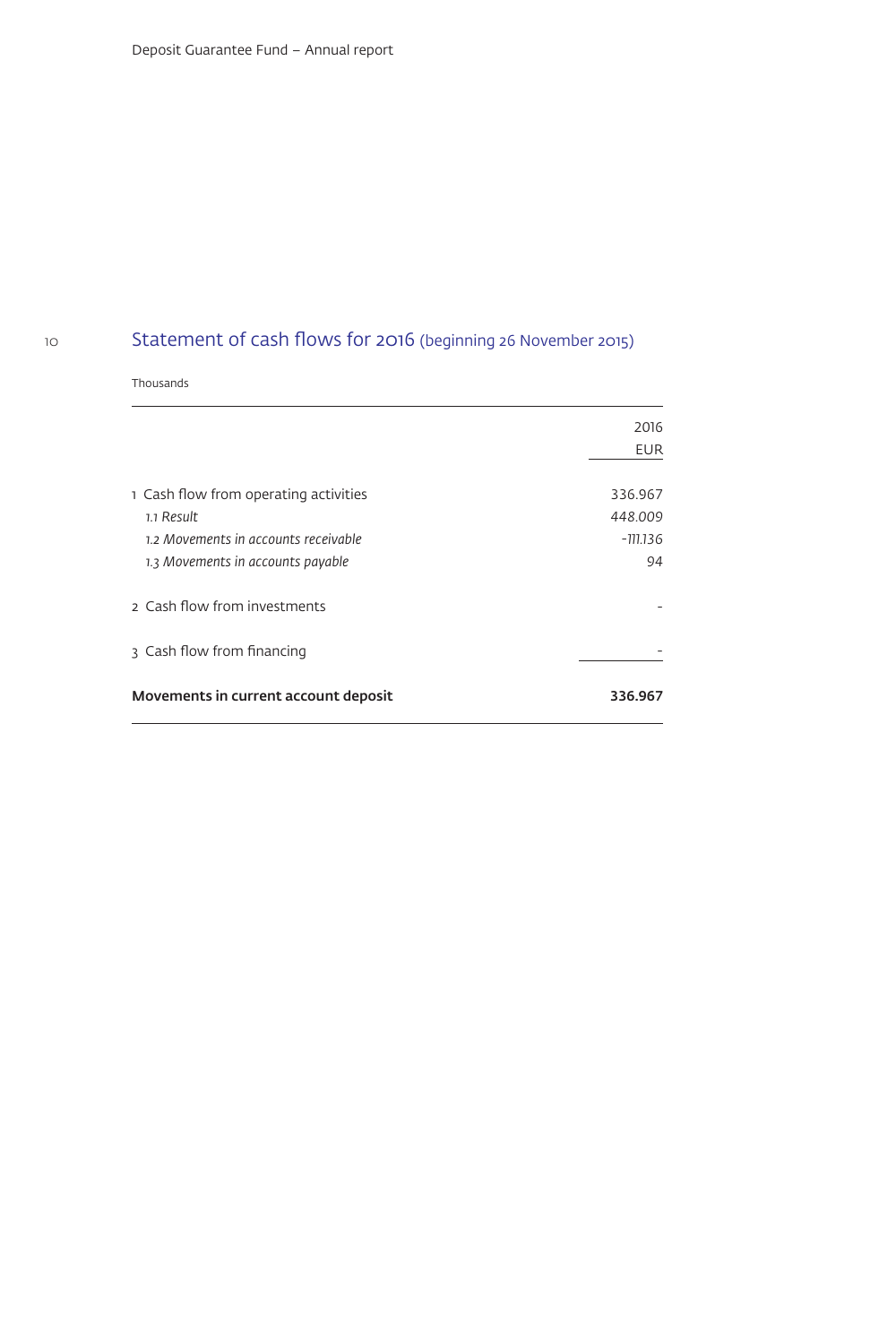## Notes to the balance sheet as at 31 December 2016 and the statement of income and expenditure for 2016 (beginning 26 November 2015)

#### Accounting policies

The financial statements were prepared in accordance with the Non-Departmental Public Bodies Framework Act (*Kaderwet zelfstandige bestuursorganen – Kzbo*), and Part 9 of Book 2 of the Dutch Civil Code<sup>4</sup> was applied correspondingly. In addition, the Dutch Accounting Standards (*Richtlijnen voor de Jaarverslaggeving – RJ*) were applied to the extent relevant to the DGF.

#### Accounts receivable and payable

The accounts receivable as current account balances and those included in the items "Contributions" and "Other accounts receivable", as well as payables included under "Other accounts payable" are presented at their nominal amounts.

#### Income and expenses

Income and expenses are recognised in the financial year in which they are received or paid. Positive results are included only to the extent realised at the balance sheet date. Accounts payable and potential losses originating before the end of the financial year are taken into account to the extent known before the financial statements were compiled.

#### Taxes

The Dutch Tax and Customs Administration has concluded that the DGF does not qualify as an entrepreneur for VAT purposes, need not withhold any payroll tax or social security contributions and is not liable to pay corporation tax.

<sup>4</sup> The relevant sections of the Kzbo are listed in the Bbpm, Bulletin of Acts, Orders and Decrees 2015, no. 433.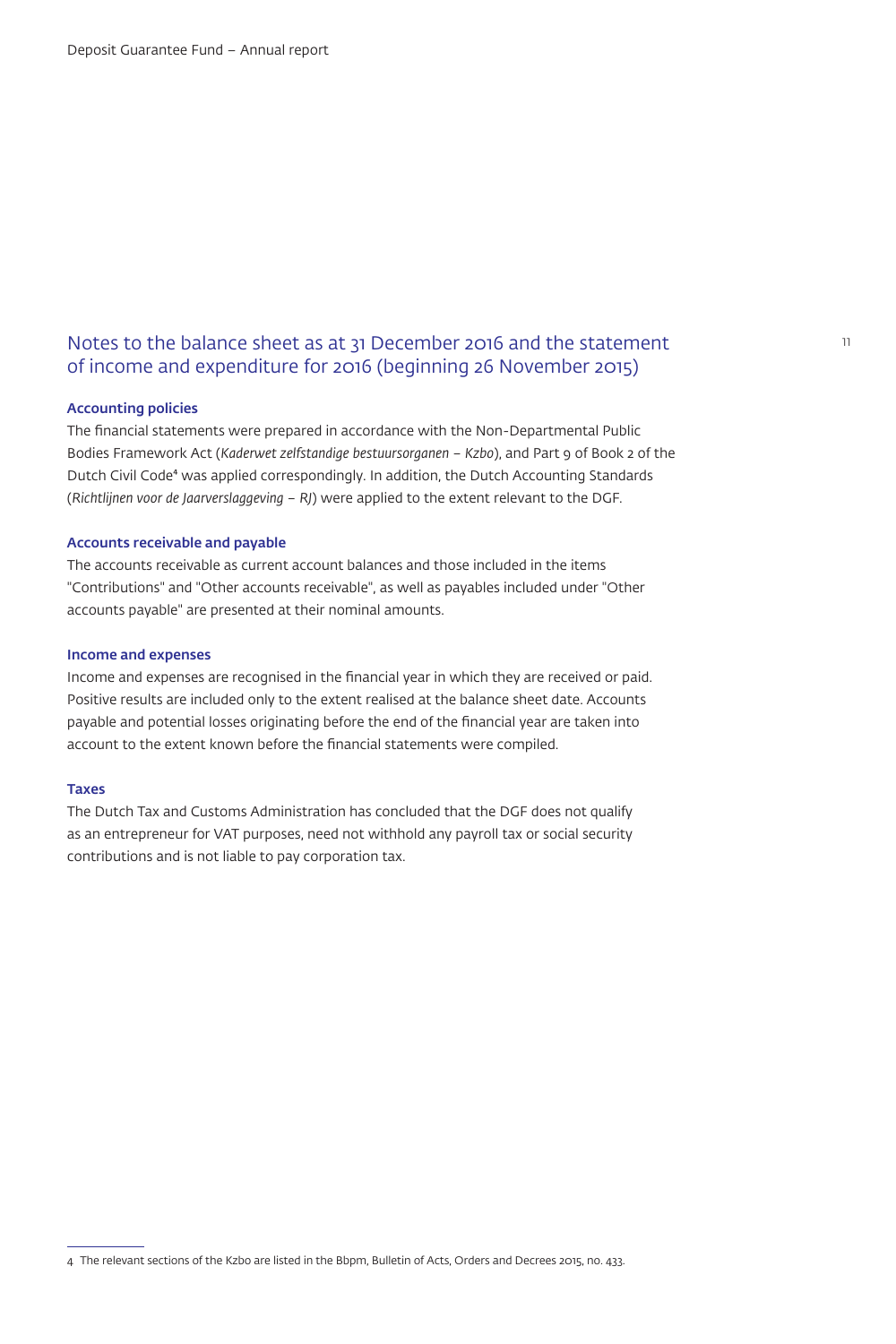#### 1. Notes to the balance sheet

#### Assets

#### 1. Current account deposits

This item, amounting to EUR 336,967,000 as at 31 December 2016, consists of demand deposits held with DNB. DNB charges interest on the current account deposits, which equals the deposit facility rate. As at 31 December 2016, this was -0.4%.

#### 2. Accruals and prepaid expenses

Accruals and prepaid expenses totalled EUR 111,136,000 as at 31 December 2016. They include two items:

- 2.1 Contributions: EUR 111,122,000. These are the contributions receivable for the fourth quarter of 2016.
- 2.2 Other receivables: EUR 14,000. This concerns the reimbursement to be received of costs to be incurred<sup>5</sup>, which, as at 31 December 2016, consisted of the budgeted independent auditor's fee of EUR 14,000.

## Liabilities

#### 1. . Reserve fund

The result for 2016 was added to the reserve fund in full. It mainly comprised the contributions collected. Following appropriation of the result, the reserve fund stood at EUR 448,009,000 as at 31 December 2016. Its financial resources are held in an individualised and a collective component. The reserve fund's individualised component (31 December 2016: EUR 224,317,000) comprises balances attributed to each individual bank, which are accumulated from their basic contributions. The reserve fund's collective component (31 December 2016: EUR 224,011,000) comprises the combined risk-based contributions paid by the participating banks. The negative return (31 December 2016: EUR 319,000) on the fund's financial resources was allocated to the two fund components. The reserve fund was not used to make DGS payments in 2016. The Wft<sup>6</sup> describes exhaustively for which purposes DNB may request the DGF to apply the reserve fund's financial resources. The DGF may not apply the reserve fund's financial resources for any other purposes.

<sup>5</sup> DNB reimburses the DGF for the costs incurred. Pursuant to the Financial Supervision Funding Act (*Wet bekostiging financieel toezicht*), DNB will recover these costs from the financial sector.

<sup>6</sup> Section 3:259a of the *Wft.*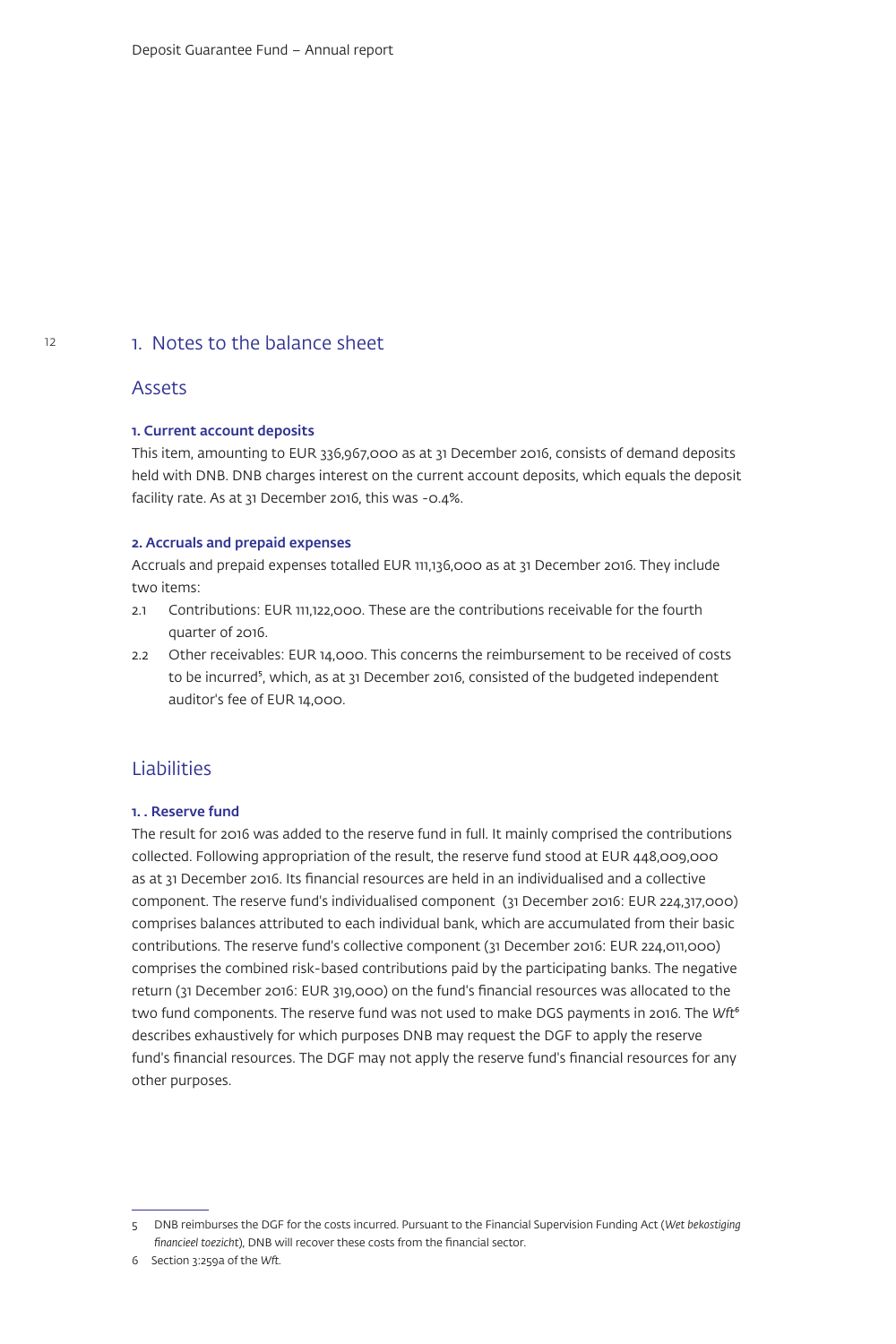#### 2. Accruals and income collected in advance 13 and 13 and 13 and 13 and 13 and 13 and 13 and 13 and 13 and 13 and 13 and 13 and 13 and 13 and 13 and 13 and 13 and 13 and 13 and 13 and 13 and 13 and 13 and 13 and 13 and 13

Accruals and income collected in advance totalled EUR 94,000 as at 31 December 2016. They include the following item:

2.1 Other payables: EUR 94,000. These are interest payable on the current account deposits (EUR 80,000) and the budgeted independent auditor's fee (EUR 14,000).

## 2. Notes to the statement of income and expenditure for 2016 (beginning 26 November 2015)

#### 1. Contributions

Income from contributions was EUR 448,328,000 in 2016. This amount comprises the banks' contributions paid in the four quarters of 2016.

#### 2. Reimbursement of costs

DNB reimburses the DGF for the costs incurred. Pursuant to the Financial Supervision Funding Act, DNB will recover these costs from the financial sector. For 2016, DNB reimburses the costs of an application for a BIC code and a SWIFT account (2016: EUR 21,000) and of the budgeted independent auditor's fee (2016: EUR 14,000).

#### 3. Interest expenses

The DGF owes interest at the deposit facility rate on the current account deposits held with DNB. DNB charged interest at -0.4% throughout the period in which funds were deposited. The interest expenses were EUR 319,000 in 2016.

#### 4. Other costs

The DGF incurred start-up expenses relating to the applications for a BIC code and a SWIFT account, and for making system modifications. They totalled EUR 21,000. DNB supports the DGF in performing its task, providing the resources and services needed, including keeping and safekeeping its financial accounts. As agreed between DNB and the DGF, DNB bears the costs involved in these support activities directly, without charging them to the DGF.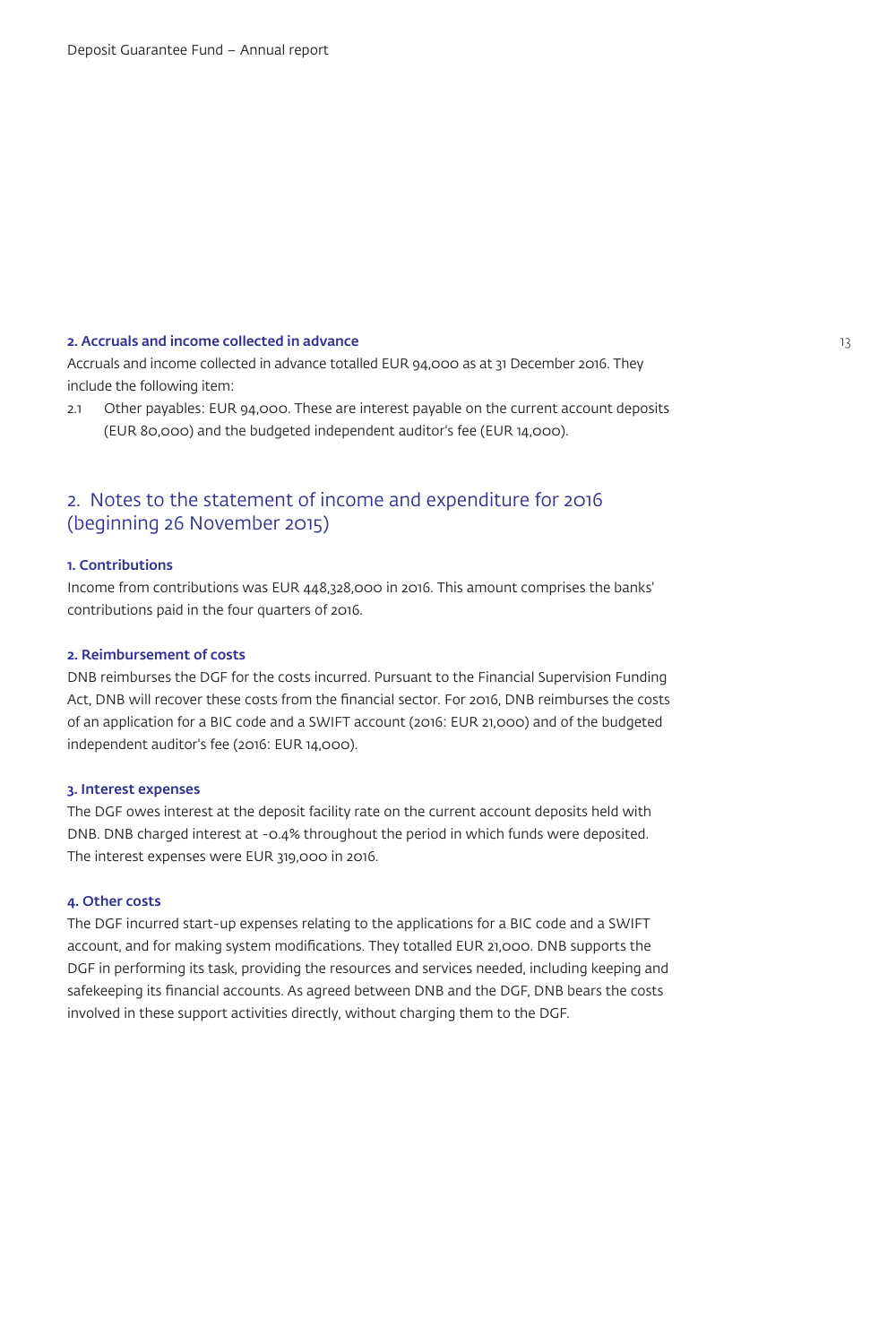#### 5. Independent auditor's fee

The budgeted fee of the independent auditor amounts to EUR 14,000, and it only relates to the audit of the financial statements.

## Independent auditor's fee

Thousands

|                                   | 2016       |
|-----------------------------------|------------|
|                                   | <b>EUR</b> |
| Audit of the financial statements | 14         |
| Other audit services              | $\Omega$   |
| Advisory services                 | 0          |
| Other non-audit services          | 0          |
|                                   |            |

#### 6. Financial risks and risk management

The DGF's financial resources are held in a current account with DNB. Its risk management is described in more detail on page 6.

#### 7. Workforce

The DGF did not employ any staff in 2016.

#### 8. Remuneration of the members of the Management Board

When the DGF was set up, one temporary Management Board member was appointed:

■ Barend van Amerongen

The position of temporary Management Board member was discontinued when the following members were appointed to the new Management Board on 4 July 2016:

- Bert Boertje Chair
- Jan Marc Berk
- $\blacksquare$  Martin Heerma

The DGF is a legal entity under public law, which means it is governed by the Public and Semi-public Sector Executives Remuneration (Standards) Act (*Wet Normering Topinkomens – WNT*). In accordance with the decision taken by DNB's Governing Board, the members of the DGF's Management Board did not receive any remuneration. There were no loans outstanding to members of the Management Board as at 31 December 2016.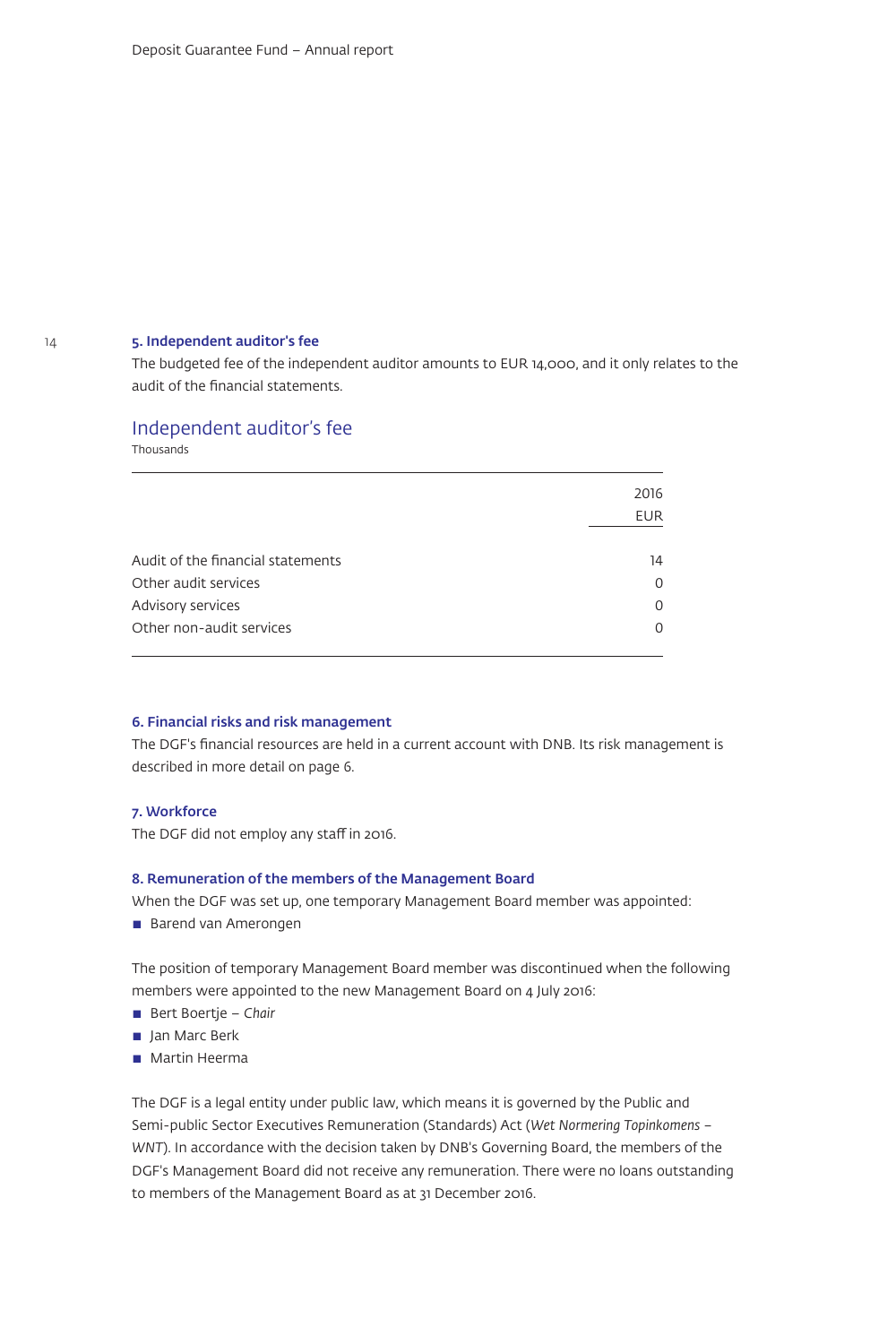#### 9. Related parties

The DGF works closely with DNB, which administers the DGS and supports the DGF in the adequate performance of its task. As it administers the DGS, DNB also decides when the DGF is deployed.

#### 10. Appropriation of the result

## Appropriation of the result

Thousands

|                              | 2016       |
|------------------------------|------------|
|                              | <b>EUR</b> |
| Addition to the reserve fund | 448,009    |

## 3. Notes to the statement of cash flows for 2016 (beginning 26 November 2015)

The statement of cash flows on page 10 has been prepared using the indirect method.

#### 1. Cash flows from operations

The cash flows from operations (2016: EUR 336,967,000) can be broken down as follows:

1.1 Operational result: EUR 448,009,000.

This is the result as stated in the statement of income and expenditure.

- 1.2 Movement in accounts receivable: EUR -111,136,000. This concerns a movement in contributions receivable (EUR -111,122,000) and the reimbursement for the independent auditor's fee yet to be received (EUR -14,000) as explained in item 2 under "Assets" of the notes to the balance sheet.
- 1.3 Movement in accounts payable: EUR 94,000. This concerns a movement in interest payable (EUR 80,000) and the independent auditor's fee yet to be paid (EUR -14,000) as explained in item 2 under "Liabilities" of the notes to the balance sheet.

The current account held with DNB is considered a cash equivalent.

#### 2. Cash flows from investments

There were no cash flows from investments.

3. Cash flows from financing

There were no cash flows from financing.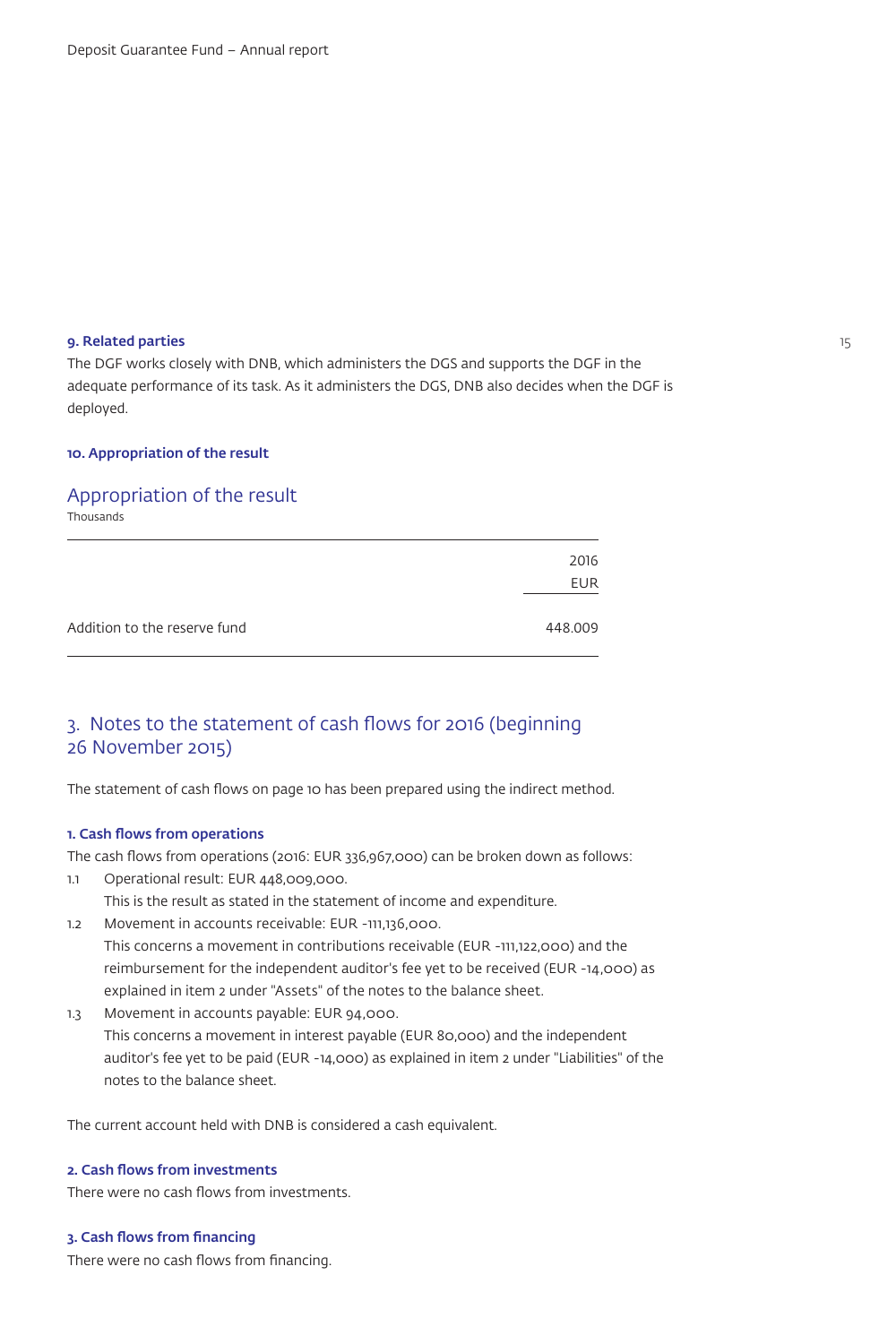## Events after the balance sheet date

There were no notable events after the balance sheet date.

## Appropriation of the result

The Management Board has added the result for the 2016 financial year to the reserve fund.

## Signing of the financial statements

Amsterdam, 26 April 2017 The Management Board of the Deposit Guarantee Fund

Bert Boertje Names (Jan Marc Berk Martin Heerman Martin Heerman Martin Heerman Martin Heerman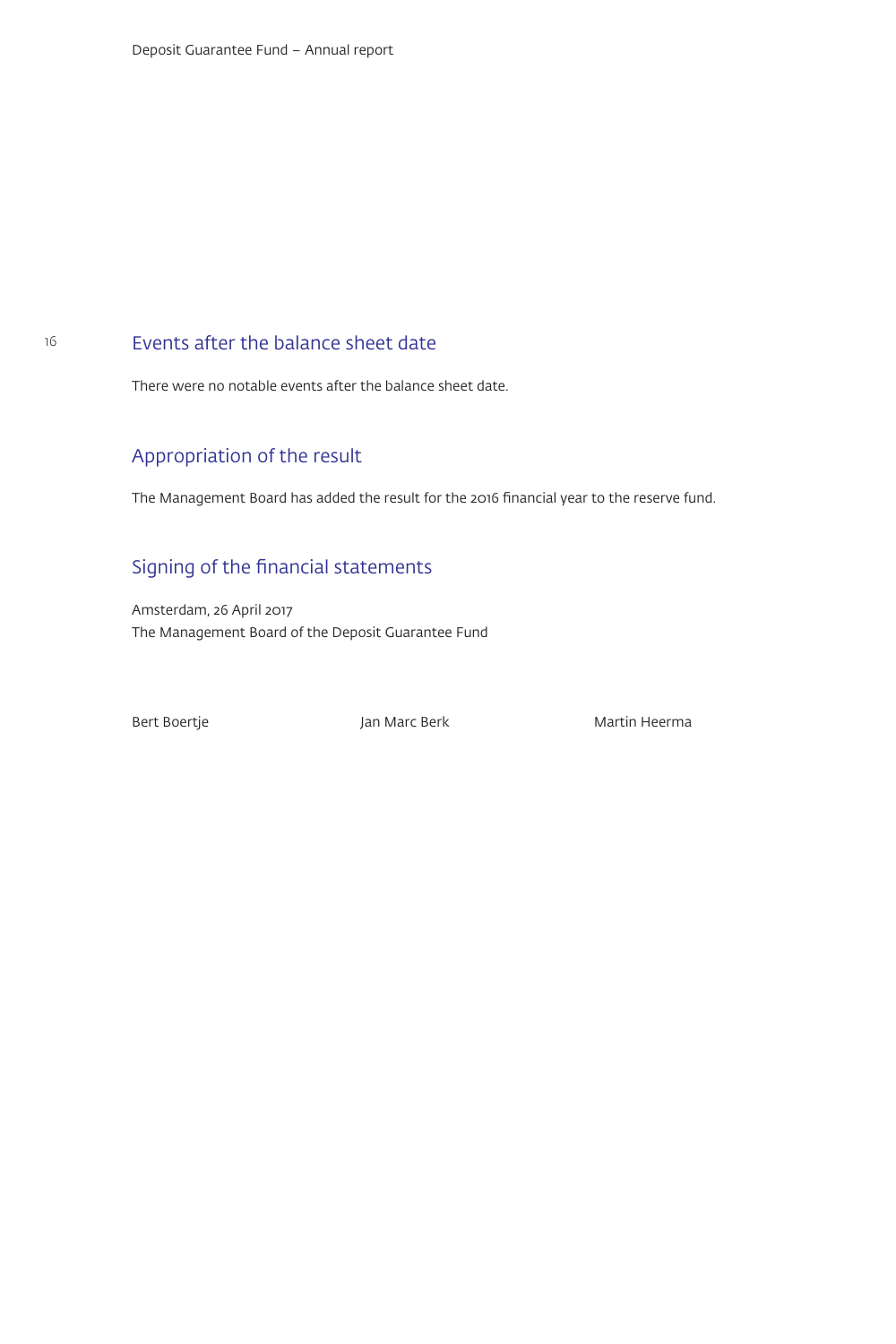## Other information

## Independent auditor's report

To the Management Board of the Deposit Guarantee Fund

## Report on the financial statements for 2016 set out in the annual report

#### Our opinion

We have audited the 2016 financial statements of the Deposit Guarantee Fund in Amsterdam.

In our opinion, the financial statements set out in this annual report fairly present the financial position of the Deposit Guarantee Fund's reserve fund as at 31 December 2016 and the result for the extended financial year then ended, in accordance with Part 9 of Book 2 of the Dutch Civil Code.

The financial statements comprise:

- 1. The balance sheet as at 31 December 2016;
- 2. The statement of income and expenditure for 2016 (beginning 26 November 2015);
- 3. The statement of cash flows for 2016 (beginning 26 November 2015); and
- 4. The notes to the balance sheet as at 31 December 2016 and the statement of income and expenditure for 2016 (beginning 26 November 2016)

#### Basis for our opinion

We conducted our audit in accordance with Dutch law, including the Dutch Standards on Auditing and the Audit Protocol under the Public and Semi-public Sector Executives Remuneration (Standards) Act (*Controleprotocol Wet normering bezoldiging topfunctionarissen publieke en semipublieke sector*). Our responsibilities under those standards are further described in the "Our responsibilities for the audit of the financial statements" section of our report.

We are independent of the Deposit Guarantee Fund in accordance with the Code of Ethics for Professional Accountants (*Verordening inzake de onafhankelijkheid van accountants bij assurance-opdrachten – ViO*) and other relevant independence regulations in the Netherlands. Furthermore, we have complied with the Dutch Code of Ethics (*Verordening gedrags- en beroepsregels accountants* – VGBA).

We believe the audit evidence we have obtained is sufficient and appropriate to provide a basis for our opinion.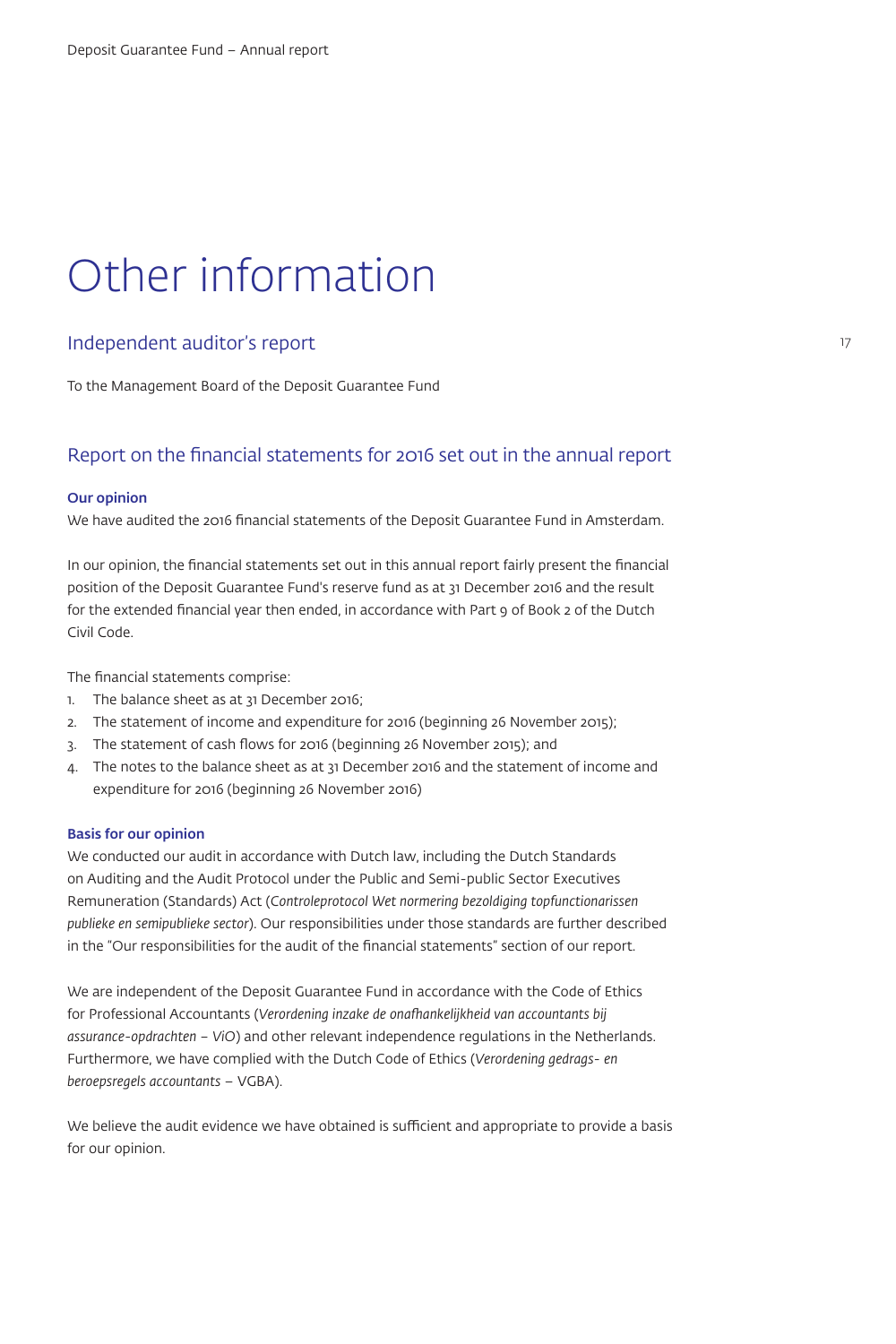## Report on the other information included in the annual report

In addition to the financial statements and our independent auditor's report thereon, the annual report contains other information that consists of:

- Report of the Management Board
- Other data

Based on the following procedures performed, we conclude that the other information:

- **E** is consistent with the financial statements and does not contain material misstatements; and
- contains the information as required by the *Kzbo* and Part 9 of Book 2 of the Dutch Civil Code.

We have read the other information. Based on our knowledge and understanding obtained through our audit of the financial statements or otherwise, we have considered whether the other information contains material misstatements. By performing these procedures, we comply with the requirements of the *Kzbo*, Part 9 of Book 2 of the Dutch Civil Code and Dutch Standard on Auditing 720. The scope of the procedures performed is substantially less than the scope of those performed in our audit of the financial statements.

The Management Board is responsible for the preparation of the Report of the Management Board and the other information, as required by Part 9 of Book 2 of the Dutch Civil Code.

## Description of responsibilities regarding the financial statements

#### The Management Board's responsibilities for the financial statements

The Management Board is responsible for the preparation and fair presentation of the financial statements in accordance with the *Kzbo*, Part 9 of Book 2 of the Dutch Civil Code and the provisions of and pursuant to the *WNT*. Furthermore, the Management Board is responsible for such internal control as it determines necessary to enable the preparation of the financial statements that are free from material misstatement, whether due to fraud or error.

As part of the preparation of the financial statements, the Management Board is responsible for assessing the Deposit Guarantee Fund's ability to continue as a going concern. Based on the financial reporting frameworks mentioned, the Management Board should prepare the financial statements using the going concern basis of accounting unless it either intends to liquidate the company or to cease operations, or has no realistic alternative but to do so.

The Management Board should disclose events and circumstances that may cast significant doubt on the Deposit Guarantee Fund's ability to continue as a going concern in the financial statements.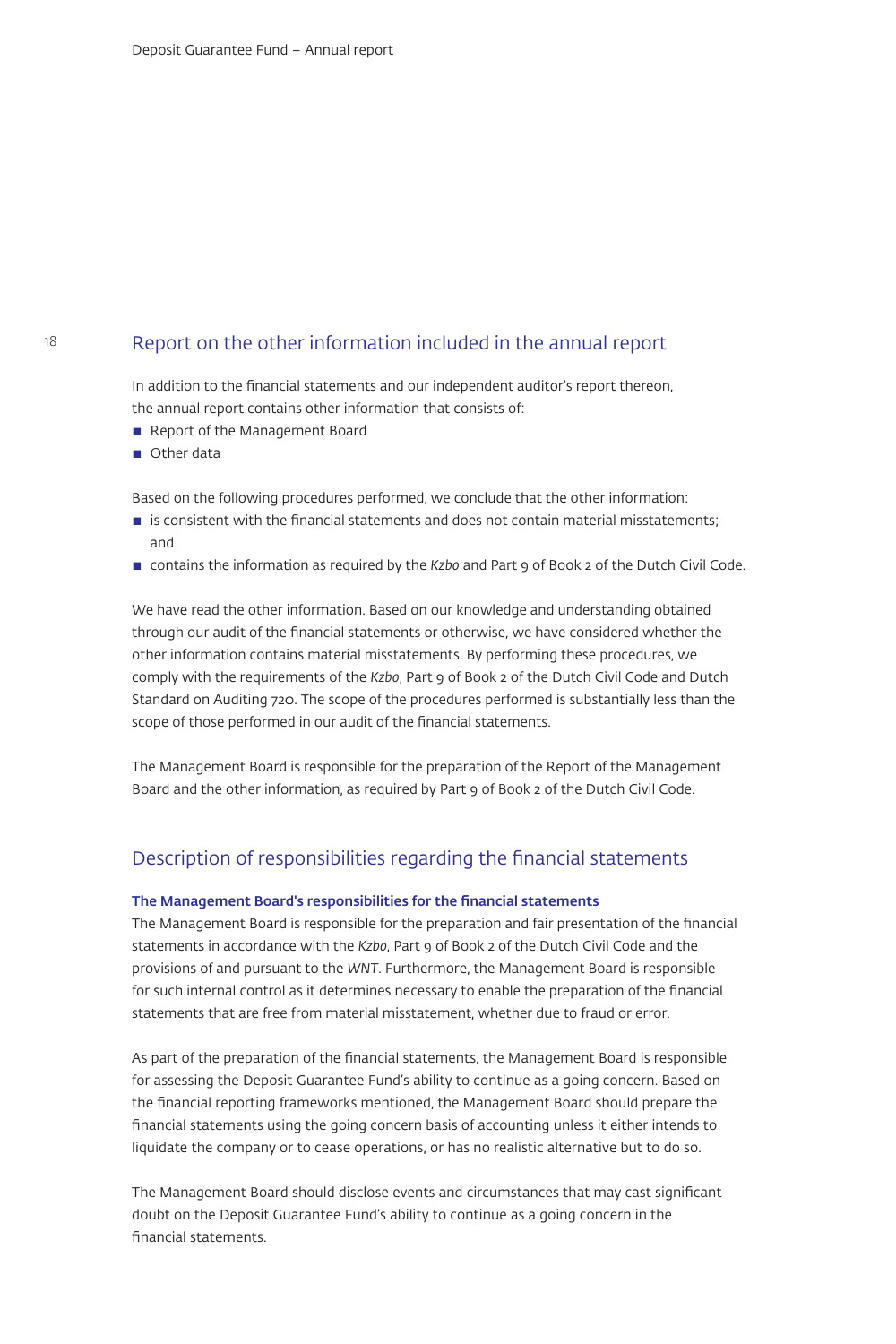The Management Board is responsible for exercising supervision on the financial reporting 19 process of the Deposit Guarantee Fund.

#### Our responsibilities for the audit of the financial statements

Our objective is to plan and perform the audit assignment in a manner that allows us to obtain sufficient and appropriate audit evidence for our opinion.

Our audit has been performed with a high, but not absolute, level of assurance, which means we may not detect all material errors and fraud during our audit.

Misstatements can arise from fraud or error and are considered material if, individually or in the aggregate, they could reasonably be expected to influence the economic decisions of users taken on the basis of these financial statements. The materiality affects the nature, timing and extent of our audit procedures and the evaluation of the effect of identified misstatements on our opinion.

We have exercised professional judgement and have maintained professional scepticism throughout the audit, in accordance with Dutch Standards on Auditing, ethical requirements and independence requirements. Our audit included e.g.:

- **I** Identifying and assessing the risks of material misstatement of the financial statements, whether due to fraud or error, designing and performing audit procedures responsive to those risks, and obtaining audit evidence that is sufficient and appropriate to provide a basis for our opinion. The risk of not detecting a material misstatement resulting from fraud is higher than for one resulting from error, as fraud may involve collusion, forgery, intentional omissions, misrepresentations, or the override of internal control.
- **D** Obtaining an understanding of internal control relevant to the audit in order to design audit procedures that are appropriate in the circumstances, but not for the purpose of expressing an opinion on the effectiveness of the Deposit Guarantee Fund's internal control.
- $\blacksquare$  Evaluating the appropriateness of accounting policies used and the reasonableness of accounting estimates and related disclosures made by the Management Board.
- **EXECONCIDENT CONCLUDING ON THE APPROX** Concluding on the appropriateness of the lost of the going concern basis of accounting, and based on the audit evidence obtained, whether a material uncertainty exists related to events or conditions that may cast significant doubt on the Deposit Guarantee Fund's ability to continue as a going concern. If we conclude that a material uncertainty exists, we are required to draw attention in our auditor's report to the related disclosures in the financial statements or, if such disclosures are inadequate, to modify our opinion. Our conclusions are based on the audit evidence obtained up to the date of our auditor's report. However, future events or conditions may cause the Deposit Guarantee Fund to cease to continue as a going concern.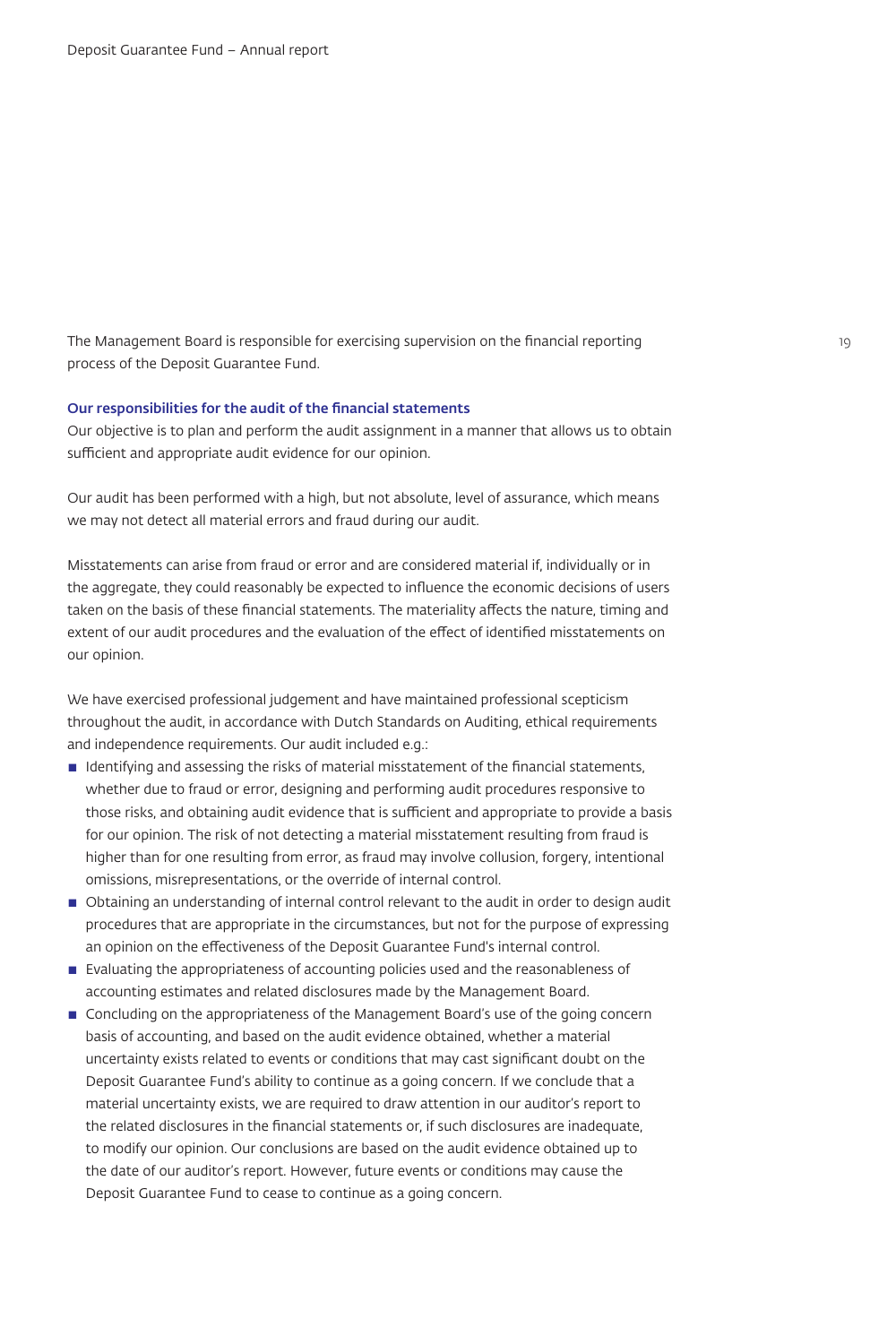- Evaluating the overall presentation, structure and content of the financial statements, including the disclosures.
- $\blacksquare$  Evaluating whether the financial statements represent the underlying transactions and events in a manner that achieves fair presentation.

We communicate with the Management Board regarding, among other matters, the planned scope and timing of the audit and significant audit findings, including any significant findings in internal control that we identify during our audit.

Amsterdam, 26 April 2017 Deloitte Accountants B.V.

drs. R.A. Spijker RA